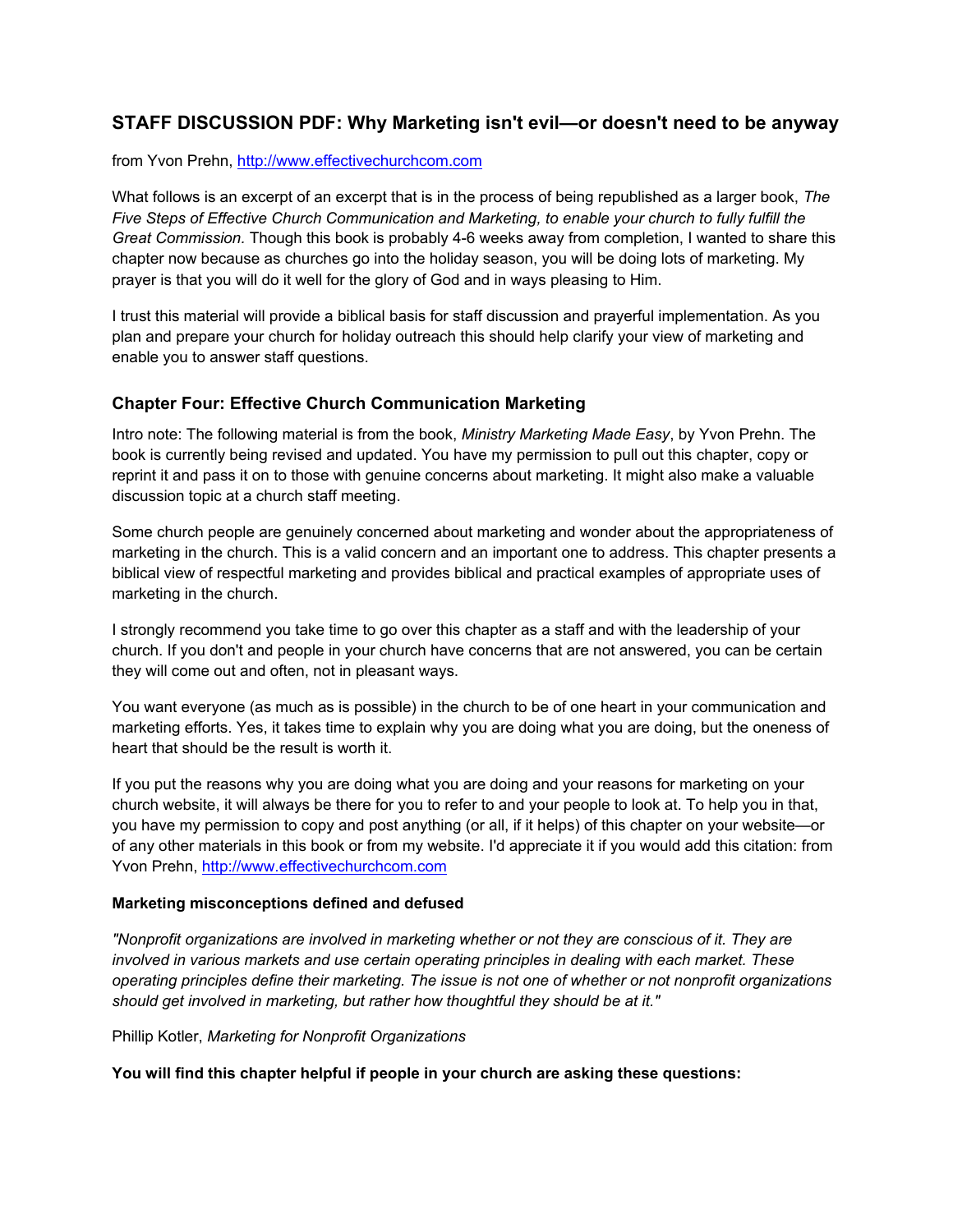*"Wait just a minute! What does marketing have to do with ministry? Marketing is worldly; ministry is spiritual."* 

*"Ministry and marketing—can the two go together? Is Ministry Marketing really a skill we should learn or is it just an oxymoron created to sell a book?"* 

These are good questions and valid concerns. To answer them without emotional baggage, let's start with an objective source—dictionary definitions:

#### **Marketing defined**

First, let's look at Webster's definitions of the terms "ministry" and "marketing." Then read my modified definitions for the purposes of this book.

#### **Webster's definitions:**

**ministry**: *the act of serving*

**marketing:** *the total of activities, involved in the moving of goods from the producer to the consumer* 

## **My definition of Ministry Marketing:**

Combining the two definitions above and adapting them for the church results in this working definition:

*Ministry Marketing: a servant ministry that consists of the total of activities, every action and communication that makes up our story, involved in moving the good of salvation, from the God who produced it by the death and resurrection of Jesus and helping the intended consumer, lost humanity, to accept that salvation.* 

Or, said another way:

## *Ministry Marketing: everything we do in communications and actions as servants of Jesus to share his story and to invite people to join us in the eternal adventure of living it.*

One of the most important elements in this definition is the word *everything*. Ministry Marketing involves everything we do, including all communications, publications, media, and public actions of your church. You cannot create any publication, communication, or media in your church and not have it affect your marketing in either a positive or negative way.

#### **Misconceptions about Ministry Marketing**

Even with a good definition, many church people have four misconceptions about marketing. Let's define and address these misconceptions with the definition of Ministry Marketing that was just given in mind. The rebuttals to these misconceptions should remove any objections to a instituting a more intentional marketing program in your church.

**Marketing Misconception #1:** Marketing's primary purpose is to draw attention to itself.

**Marketing Misconception #2:** Marketing is somehow unspiritual. At best it is a worldly tool that is used to manipulate people into making decisions that they would not otherwise make.

**Marketing Misconception #3:** Marketing only involves the communications created on paper or for the web.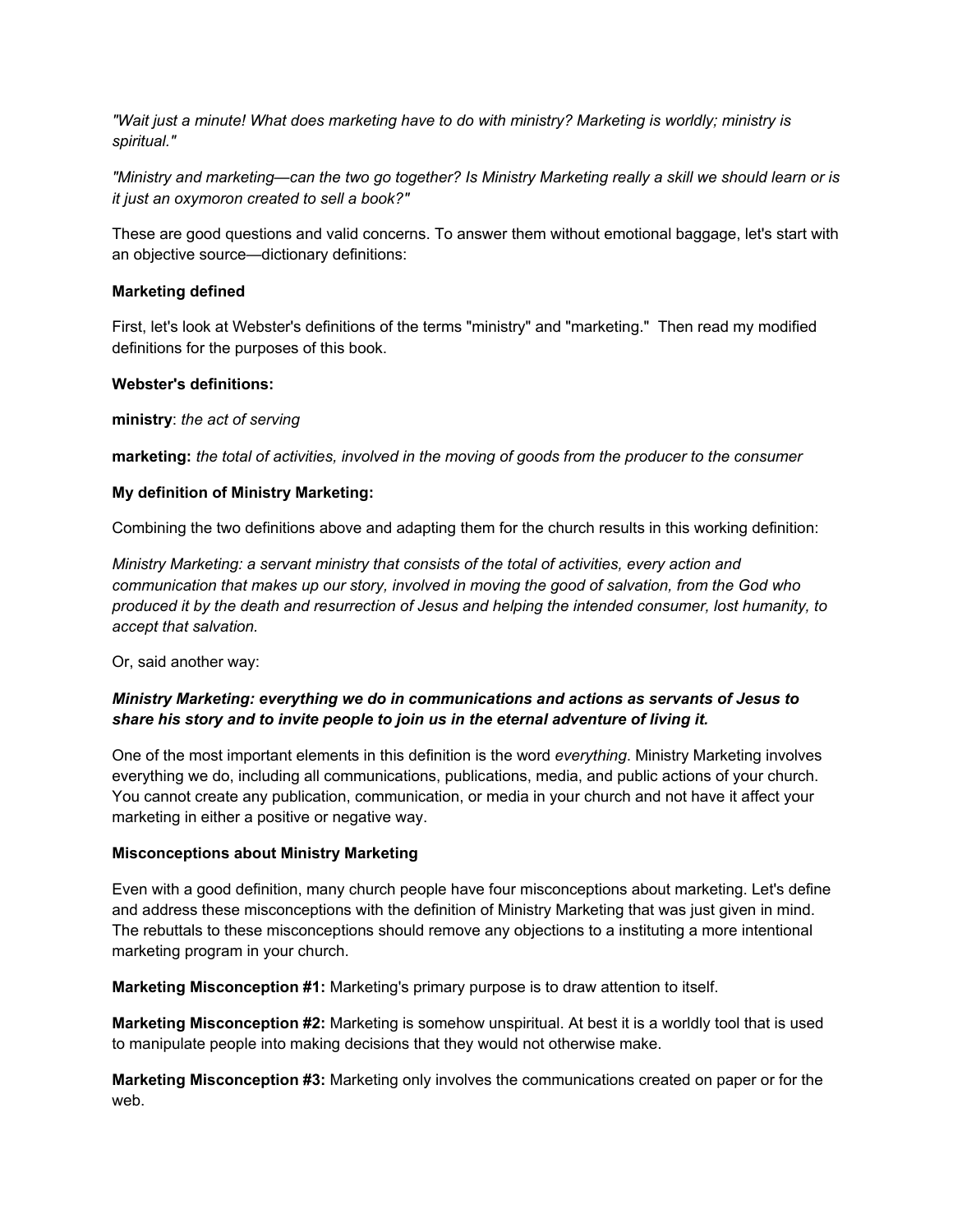**Marketing Misconception #4:** The task of marketing is a job for professionals only. It involves lots of time, money, expensive research, statistics, demographics, tools, and techniques beyond the resources of most churches and ministries.

## **Marketing Misconception #1: Marketing's primary purpose is to draw attention to itself**

To address this valid concern, it is important to emphasize the adjective *ministry* to describe the kind of marketing we do in the church. Again, to minister means "to serve." Ministry marketing, church marketing is first, last, and always a servant ministry. It does not exist to draw attention to itself or to the people who produce the publications.

Our goal is not for people to say, "Wow, what a visually beautiful newsletter or website!" Our goal is not to win design awards or to impress people with cool typeface selection. Success in Ministry Marketing is measured differently than success in secular marketing. Success in Ministry Marketing is measured in lives changed, not in compliments heard or awards won. The measure of success for Ministry Marketing is the people who come to know Jesus as Savior and grow to maturity in their Christian lives. When it does this well, Ministry Marketing is a somewhat invisible ministry in the church.

You don't remember marketing if it is done well. Instead, you celebrate the results as the church grows, more people attend events, and the ministry prospers. While the pastor may be congratulated for his or her great talk, the trainer thanked for the educational workshop, the evangelist praised for the revival, few notice or thank the people who worked hard to do the publicity and marketing for that was responsible for getting people to these events.

# **Check your motivation for doing ministry marketing**

This reality reveals an important ministry caution: Don't go into Ministry Marketing and communications if you need public praise and thanks to keep going—you won't get it. If you work in church communications and marketing, the only time that you will be publicly acknowledged for your work is when you make a typo that makes somebody really angry. Then people will know who you are. Then you will be publicly recognized.

Marcie, a new church secretary, experienced this situation when she mistakenly published the wrong date for an upcoming event in her church. A gentleman in the church had not been terribly enthusiastic about some of the changes she'd made to the bulletin in recent weeks and he thought that her publication style was too youthful and modern. His disgruntlement had even led him to complain about the situation to the pastor. On the Sunday when what he considered a particularly unforgiveable mistake appeared, he found it and yelled from his pew during the announcement time, "Pastor, tell people the correct date for the church anniversary picnic. Our new church secretary Marcie messed it all up."

Marcie slumped in her pew and wanted to die. She was ready to quit her job.

When Marcie shared her story with me, I understood why she felt the way she did. That sort of treatment is unkind and uncalled for, but sadly, in one form or another, is a common experience for those who work in church communication and marketing. In an attempt to encourage Marcie, I remind her that being involved in Ministry Marketing is a bit like being a Levite in the Old Testament times: the Lord is your only reward. In the Old Testament, the Levites couldn't own any land (Deut. 14:29). All the other tribes could, but not them. Like the Levites, the Lord is the only one who rewards you for much of the Ministry Marketing work you will do.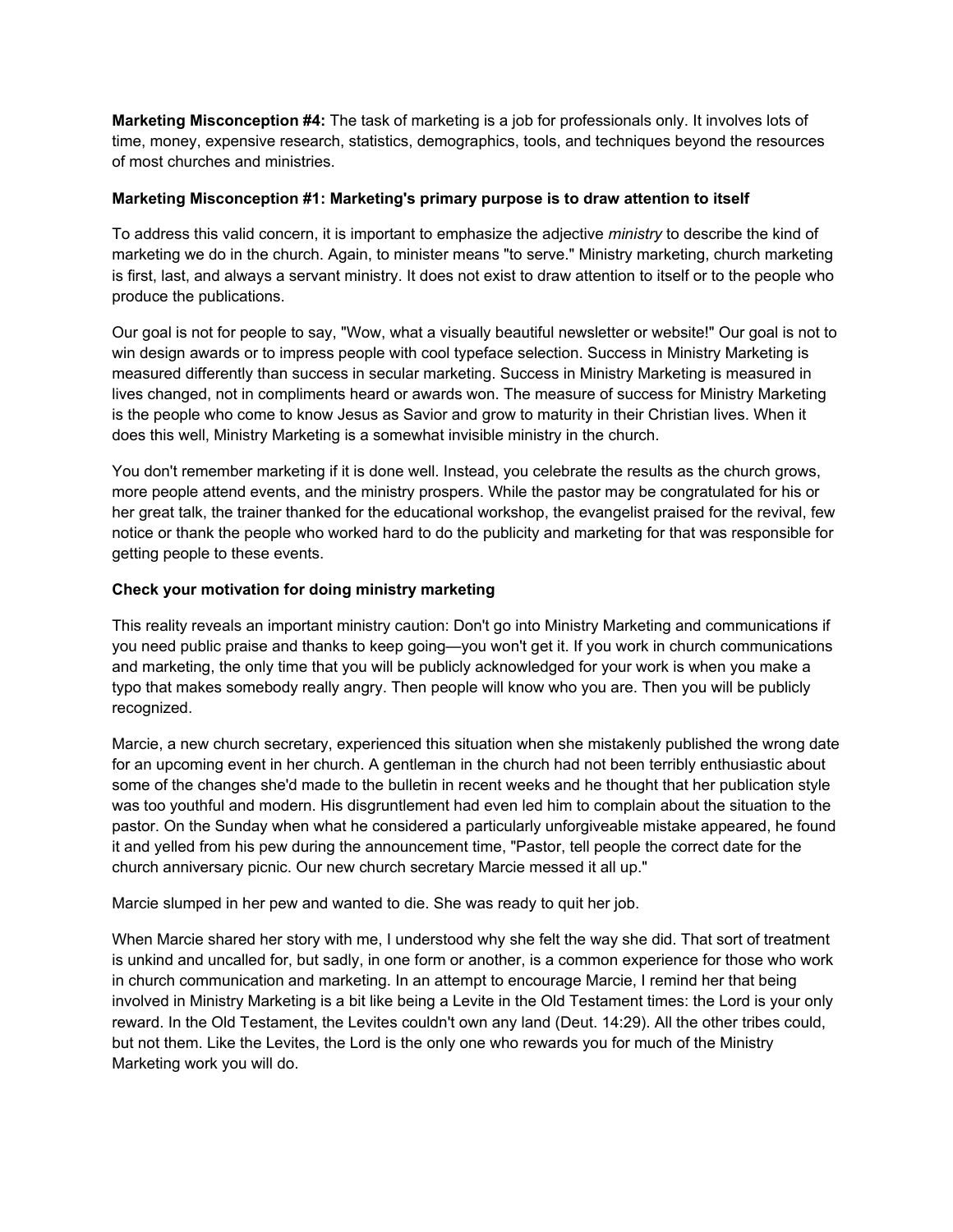I also reminded Marcie that, though she might be the brunt of criticism and unappreciated work today, helping people come to know Jesus, even the behind the scenes, is truly the way to become a star. Recall Daniel 12:3 *"Those who are wise will shine like the brightness of the heavens, and those who lead many to righteousness, like the stars forever and ever."* 

Marcie was encouraged. It helps to have an eternal perspective on the value of Ministry Marketing and to focus on what will bring about eternal rewards.

In order to correct the first Ministry Marketing misconception, remember that Ministry Marketing isn't about drawing attention to itself, it's about bringing people to Jesus. Others may not recognize you for your work now, and they may even criticize you. But it won't always be that way. To encourage yourself in your work, put a little note above your desk that says, "Someday I'll be a star!"

#### **Marketing misconception #2: Marketing is not spiritual**

It's important to address this misconception because we certainly don't want to do anything that displeases the Lord. In voicing this fear, many people relate the story of Jesus chasing the money changers out of the temple (Matt. 21:12-13). Some people are afraid that anything that is even remotely connected to commerce should not be conducted in the church.

To address the concern, we need to remember that in the story about Jesus cleansing the temple, the individuals who sold livestock and exchanged currency had nothing to do with marketing the gospel message. They were just selling their stuff. Ministry Marketing wasn't the issue in that situation. There are, however, valid, positive examples of Ministry Marketing in scripture, as well as solid examples in today's church. Here are some of them:

## **Biblical Ministry Marketing Example #1: The Apostle Paul**

The Apostle Paul was one of the greatest marketers of all time. As Paul traveled, he usually went directly to the synagogue to speak. In this setting, he knew his market well. Acts 17 describes his visit to Athens. Here it was different and in Athens, Paul engaged in some careful market research before he shared his message.

Look closely at his process. First he went around the city and carefully studied the pagan idols. This was not easy for him to do. Paul was raised with "Thou shalt have no other gods before me," and "Thou shalt not make any graven image." Despite his background, Paul carefully studied what was personally repulsive to him because what he studied was important to the people he wanted to reach with the gospel message. Paul even took the time to memorize some of their poetry. *When it came time for him to speak, instead of pronouncing curses on the worship of idols, Paul said, "I see that in every way you are very religious. For as I walked around and looked carefully at your objects of worship, I even found an altar with this inscription: TO AN UNKNOWN GOD. Now what you worship as something unknown I am going to proclaim to you"* (Acts 17:22, 23).

This is Ministry Marketing in action—studying what is important to the audience you are trying to reach and then using that as a bridge to the gospel message.

#### **Ministry Marketing Example #2: Jesus**

When Jesus began sharing his message publicly, he didn't stay home in Nazareth and post a little sign outside the carpenter's shop that said, "Interested in eternal life? Knock on my door."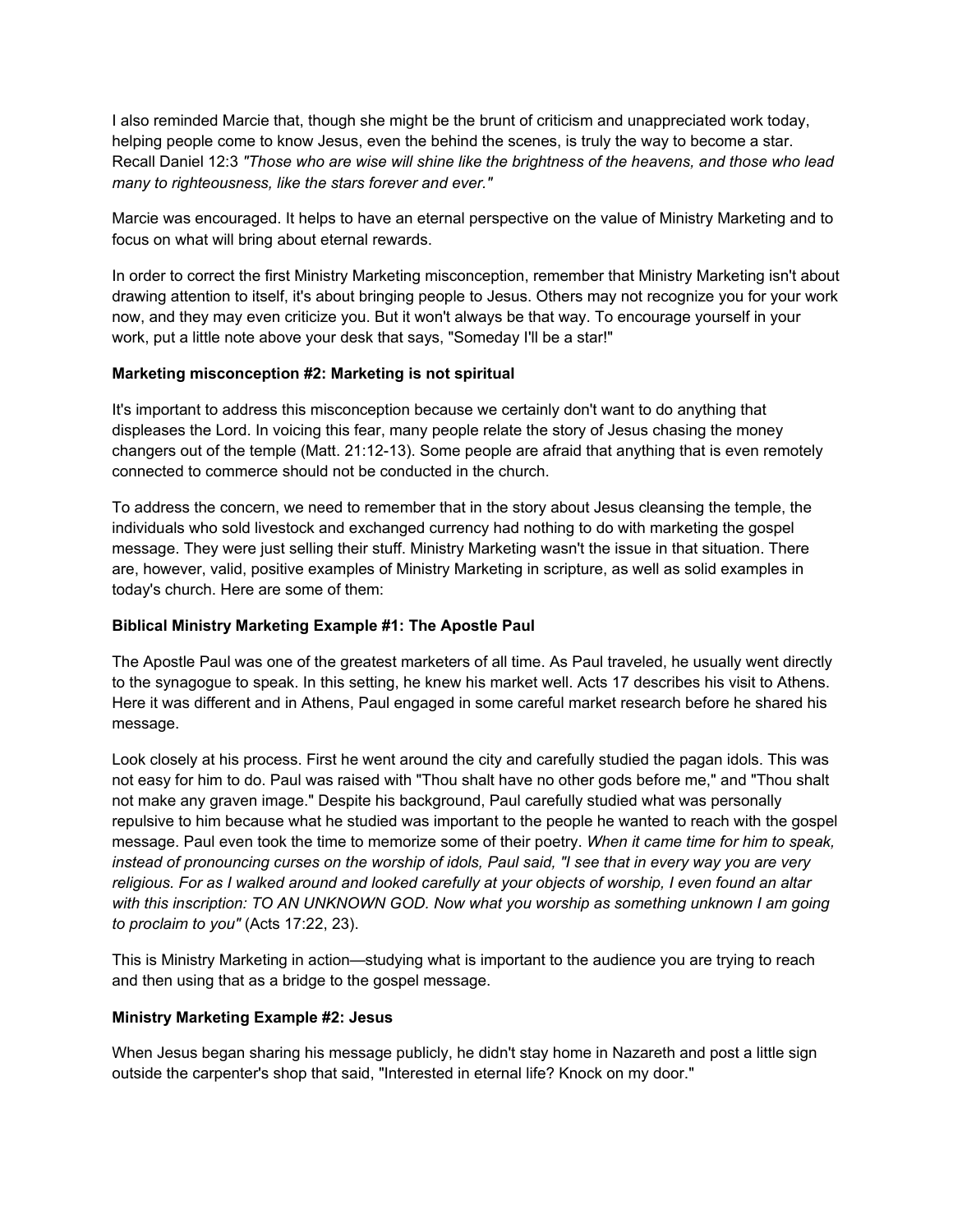He didn't stay in Nazareth and wait for people to come to him. Instead, he was in the public arena each day, sharing and marketing his message in a way that was appropriate to his day and audience.

## **Ministry Marketing Example #3: Joshua**

One last example on the spiritual value of marketing comes from a devotion by Charles Spurgeon. Spurgeon begins by retelling the story of the children of Israel's battle with the Amalek (Exodus 17). In the story, Joshua is down in the valley fighting and Moses is up on the mountain with his hands raised in prayer. So long as Moses holds up his arms, the Israelites win. However, as Moses tires and his arms drop, the army begins to lose. So Aaron and Hur help hold up Moses' arms and the battle is won.

Spurgeon comments that we often use this story as an example of the importance of prayer in our spiritual battles and that is a good application of the Bible story. But we must never forget that while Moses is up on the mountain praying, Joshua is in the valley fighting bloody, hand-to-hand combat. In all that we do for the Lord, Spurgeon continues, we must always do two things: We must pray, because every victory is ultimately God's, and we must also fight.

#### **Don't just pray without taking action**

This story is incredibly important for you to remember as you do the work of Ministry Marketing. The story of Joshua illustrates a recurrent problem in thousands of churches. The steps that make up the problem often follow this pattern:

1. The church staff plans and envisions great and glorious activities, church growth events, and outreach programs.

2. The staff prays about the plans. They discuss. They hold committee meetings. They pray some more.

3. They recruit the people to put on a worthwhile ministry event. The event's details are perfectly in place. The program leaders practice and are ready to go.

4. The day of the event comes and almost nobody shows up.

Sound familiar? This is what happens far too often in churches when it is a modern-day situation of Moses praying, but no Joshua fighting. This book will help equip the Joshuas in your church to do their part.

The following story illustrates a real-life event that underscores the reality of the story above. It reveals problems in marketing church events and what happens when we pray and use expensive production media without simple, but intentional marketing strategy and tools.

## **Real life story about the limitations of prayers and good intentions**

In this instance a church was experiencing great numerical growth. It had grown from 600 to over 1800 in attendance in three years. The Sunday service was spectacular, with seeker-sensitive music, drama, and powerful Bible-based and need-centered preaching. Individuals were making decisions to become Christians every week and the church was growing in numbers. They were doing many things right.

Though grateful for the growth, the church staff was concerned because the growth was primarily reflected in Sunday morning service attendance. The leadership realized that people also needed to grow in Christian maturity and that meant getting them into spiritual growth opportunities outside the Sunday morning service. The staff decided to address this issue by initiating a men's ministry.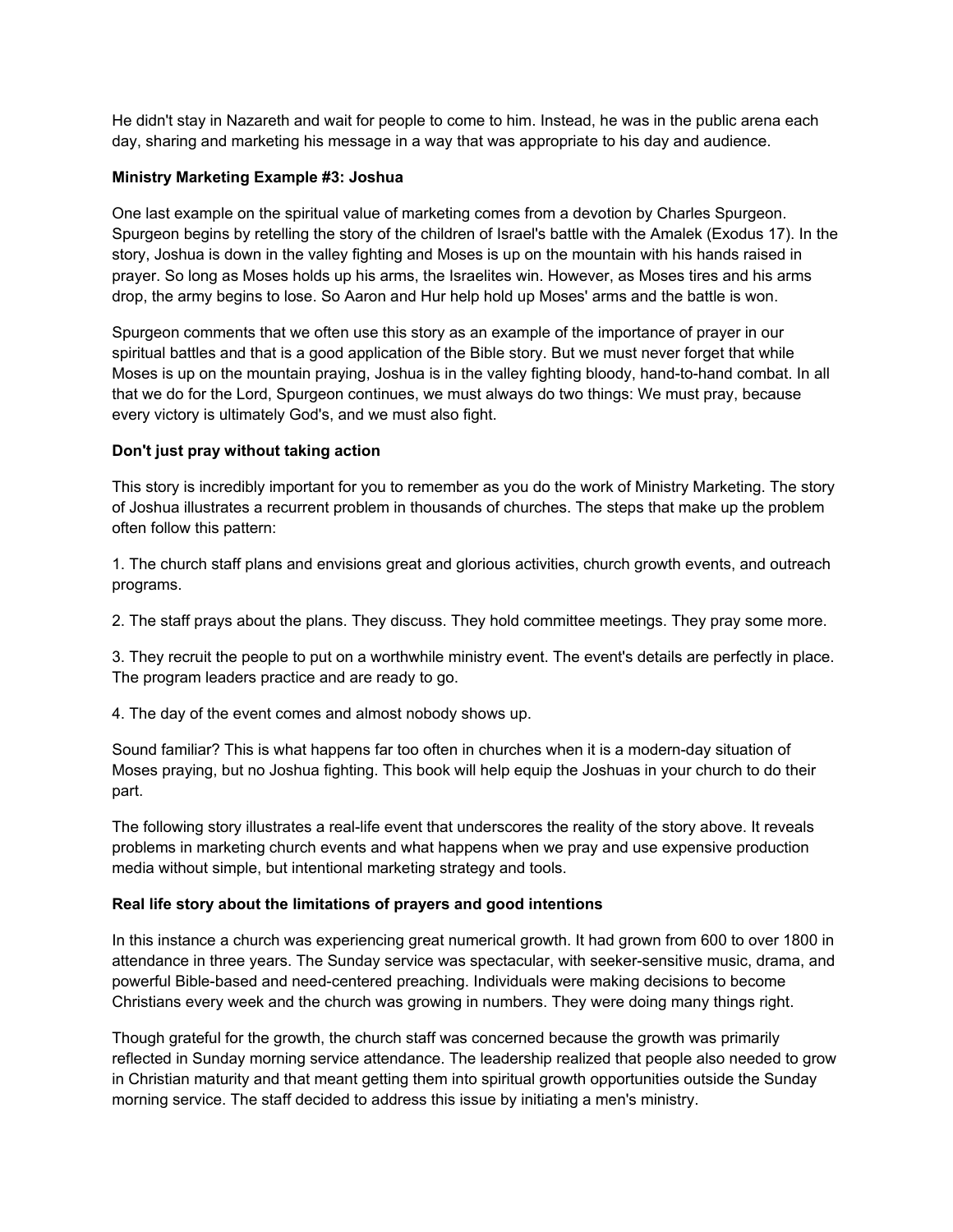The staff prayed fervently about and planned for the kick-off event for the new men's ministry. They advertised it for four weeks in the bulletin and newsletter, on PowerPoint during the church service, and through lively announcements. The staff expected at least 100-200 men to show up. The night came for the event. The twelve men from the church staff and the planning leaders enthusiastically set-up tables and chairs for 200, expecting a great response.

Three men came who were not part of the leadership team.

What went wrong? The staff did all the right things, spiritually. They followed a biblically-sound ministry model, they planned and prayed, and then they prayed some more. They held more meetings and prayed more.

# **The marketing plan for the men's ministry and what went wrong**

Though they did all the right things spiritually, the staff didn't do effective Ministry Marketing. They were a committee of Moses members with no Joshua doing the tough work. This is how they marketed the event and following this list (which may appear adequate at first glance) we'll look at why it wasn't effective and what would have made for effective ministry marketing in this situation.

1. They advertised the study for four weeks in the newsletter and bulletin. Their belief concerning the effectiveness of these communication pieces was that the most important criteria for success, according the church staff, was how the pieces looked. Therefore, without regard to cost, the pieces were produced by a professional advertising agency in full-color on glossy paper. The only limitation was that because the designer convinced them that the most important parts of the bulletin were her graphic excellence and white space, there was little room for text.

2. The content of the announcement was the same in both the newsletter and the bulletin. It said, "Men's Bible study starting Sept. 8. All men of the church are encouraged to attend. Sign up in the church lobby."

3. They announced the event from the pulpit in the same way for three weeks, and used PowerPoint each week to illustrate the announcement. The PowerPoint presentation was attractive and well done.

## **What looked right and what went wrong**

At first look it seems like a good way to market the program, so what went wrong? Here are some of the most obvious problems:

1. Though the event planners advertised the event a total of eight times in their printed material (a good number of times), the announcement was virtually worthless because it didn't give the complete information details that would enable the men to attend the event. The planners did not tell the men the time the event was going to start or where it was going to be held. I am not making this up to make a point—they really didn't publish that information.

It doesn't matter how beautiful the graphics are in a communication piece if essential details like these are left out. All of the details must be included every time and as a part of every announcement of an event if you want people to attend. It is the details of time, location, date, duration that actually connects people with an event—just remembering something is happening, sometime doesn't get people there.

2. They made a number of incorrect ministry marketing assumptions: The staff assumed that men would find out the information regarding starting time and location, and would write it down and remember it when they went into the church lobby to sign up for the study. That was a huge mistake.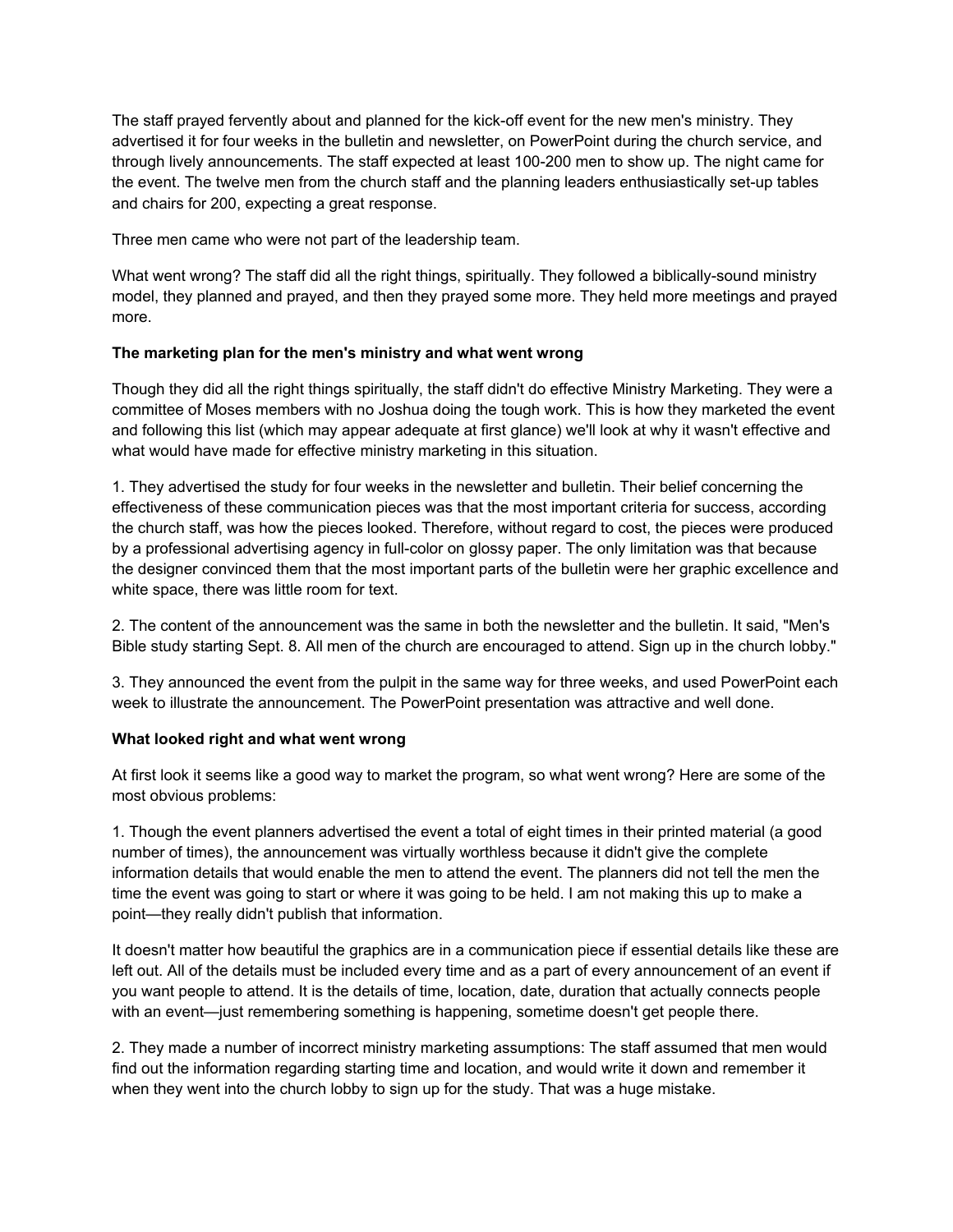If you want to give any event the kiss of death and guarantee no response at all to any event or ministry, tell people to "sign up in the church lobby." Nobody does, especially guys.

After church is over, does any man to say to his wife (please forgive any implied sexism in this illustration), "Honey, would you please wait for me in the car while I find out where to go sign up for the men's Bible study?"

It doesn't happen. I know my own husband's most pressing thought after church is—food—where are we going for lunch and how little the donut was in-between Sunday School and the church service. Following the thought of food, he's wondering about football, basketball, or hockey, depending on the time of year. My husband is a godly, committed, bi-vocational pastor and a very involved man in the church but once church is over and he doesn't have a ministry responsibility, he's out of there. Most men I know, godly guys that they are, are similar. In addition, remember this is a church of 1800 people—realistically how will even a tiny fraction of the men fit around a sign-up table? Will the men stand in line for a chance to sign up? Will any of them even look for the table?

When the choice is between brunch or to stand in a line to sign up for an event I'm not even sure I want to attend and won't find out anything about until I wait to get to the sign-up table, what choice do you think most men would make?

## **It may be a godly event, but you've got to convince busy humans to attend**

Any time you require people to take a second step (call the church office for more information, sign up in the lobby, etc.) to find out essential details that they need to show up, you will drastically cut down attendance at your ministry event. People don't have or don't care to take the time to do this. Remember also that the event you are working to get people to attend is not nearly as important to the church members as it is to you and they will usually not take any extra time or effort to do something that is primarily important to you.

#### **Summary of incorrect ministry marketing assumptions in the launch of the Men's Ministry**

There were so many things that went wrong here that represent similar situations in many churches, so let's review them:

• The staff assumed that men would remember the details from the PowerPoint announcement presented every Sunday. Most men don't. PowerPoint is great for song lyrics; to set a specific mood for worship, or for graphics to reinforce a story or theme, but few men (women or teenagers) sit in worship, pencil in hand, ready to take notes off of a PowerPoint presentation. And you don't remember connection details from seeing them on the screen once or twice. The amount of work it took to create a PowerPoint presentation or how engaging the image on it has no correlation with the ability for people to remember the concrete details on it.

• The staff assumed that having the pastor encourage the men to come to the event meant something to the men, and would make them want to come. It usually doesn't. Pastoral leadership doesn't have the influence it once did. We live in an irreverent age, an age that doesn't admire authority. A personal invitation from a friend can be powerful, but pleas from the pulpit are seldom heard, let alone acted upon.

• The staff assumed that men would want to come to a Bible study. Most men don't. There was nothing in any of the advertising that told potential attendees what they would study, what it would do for them, or if it would change their lives or benefit them in any way.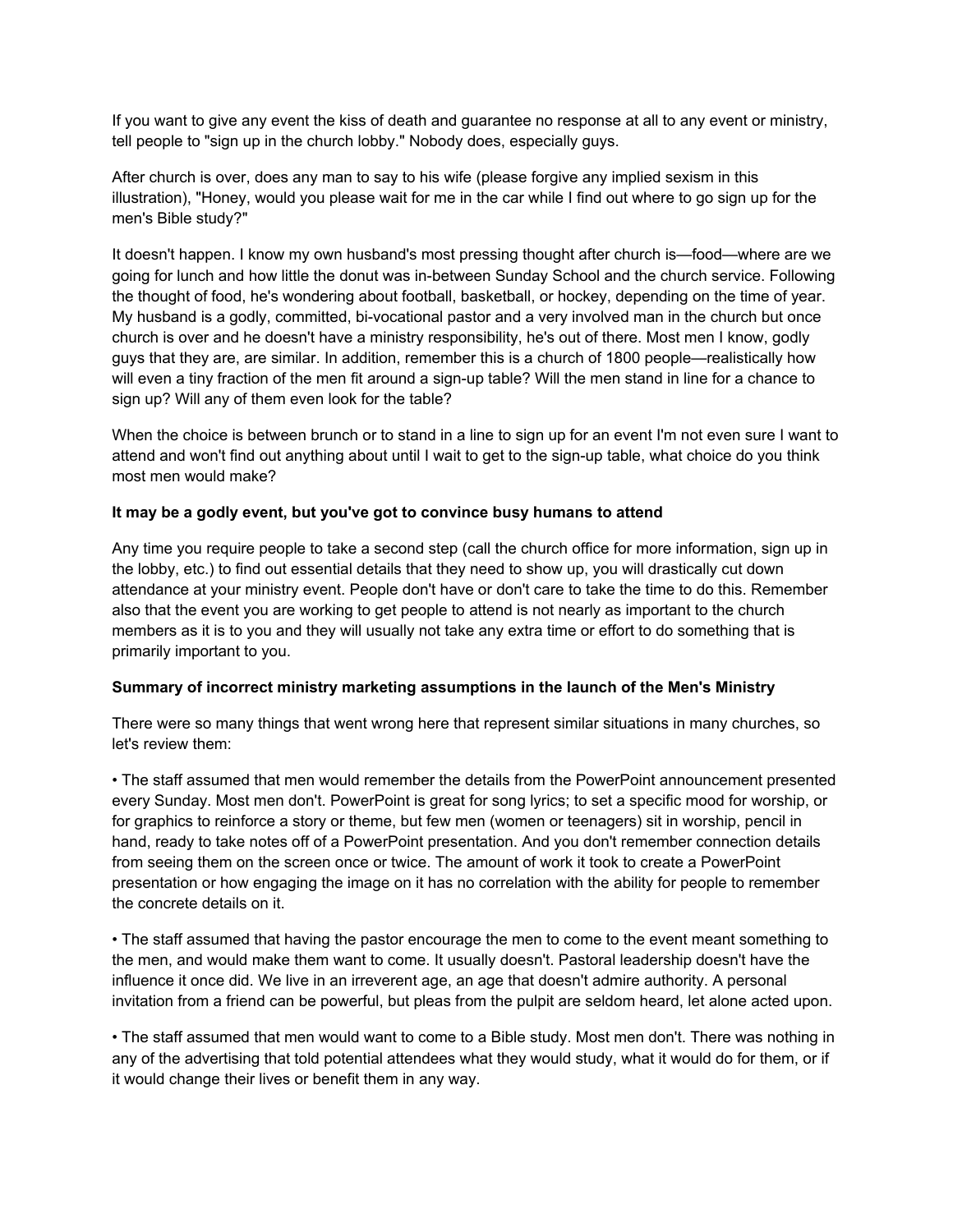• The staff just assumed that a Bible study meant as much to the new Christians and unbelievers who attended the church as it did to the church staff. It doesn't. Remember: The number one question people ask when they get an advertisement for anything from the church or elsewhere is, "What's in it for me?" If that question isn't answered quickly, clearly, and in a way that meets a need, people don't show up.

Some of the previous comments might seem rather unkind and somewhat brutal, or cynical. You may be thinking, "You shouldn't talk about church Bible studies that way! People do what our pastor says! I just know people are impressed with the PowerPoint slides we make before the service starts."

I'm certain my observations aren't true in every instance. Please know that I'm not sharing these observations from a cynical heart, but from a heart that cares passionately about the church of Jesus Christ. We have to start being honest in the church about what works and about what doesn't work if we are going to market our message effectively. We are losing the hearts and souls of people to every imaginable philosophy and religion, other than a saving trust in Jesus. If some people make a decision for Christ, so often they remain baby Christians all their lives because the church doesn't seem to offer them anything more interesting and often less challenging than what is on TV or the web. This has to change for the church to become the powerful, life-changing force it should be.

Our attempts to get people to church and involve them in activities of the church are not working very well in most cases and people must become involved in more than Sunday morning if they are to grow up in the Christian faith.

#### **What the men's ministry planners should have done**

In the example above, the church leaders needed to pray, but they also needed some marketing savvy and some common sense. They should have:

1. **Given complete information** (time, location, duration, cost) each time the event was mentioned in writing. Remember, "The message is the message." It doesn't matter if you spend a pile of money for four-color printing if you don't give the time something starts or the location for the event each time you advertise the message.

2. **Sent out a series of postcards** to the men of the church, in addition to providing the newsletter and bulletin announcements. Postcards, if done correctly, tend to get carried directly from the mailbox to the refrigerator. Once posted, an announcement on the refrigerator is a far more likely to illicit a response than an announcement in a discarded church bulletin. In addition, often times wives get the mail and can assist the church in encouraging their husbands to attend.

3. **Send out email blasts, text messages, social site notices** to those who prefer to receive reminders that way. To some folks today, if it isn't on their Blackberry, mobile phone, Twitter, or Facebook page, it doesn't exist. You may need to do a little upfront surveying of your people to find out their preferred method of receiving information, but any time spent doing that will be worth it in increased response.

4. **Provided food and advertised it.** A good, hearty, regional favorite food (and lots of it) at the kickoff event is an example of being market savvy. Food is a draw not only because people like to eat, but it is a great ice-breaker for any new spiritual training event. Attendees might think, "I'll just come for the great BBQ and leave before the serious stuff starts," but if the food is great and the interaction positive during meal time, they will most likely remain for the spiritual part.

5. **Made it an event that would appeal to unchurched men**. Starting the Bible study series with a locally popular speaker (a sports figure, perhaps) that the men would want to come and hear would have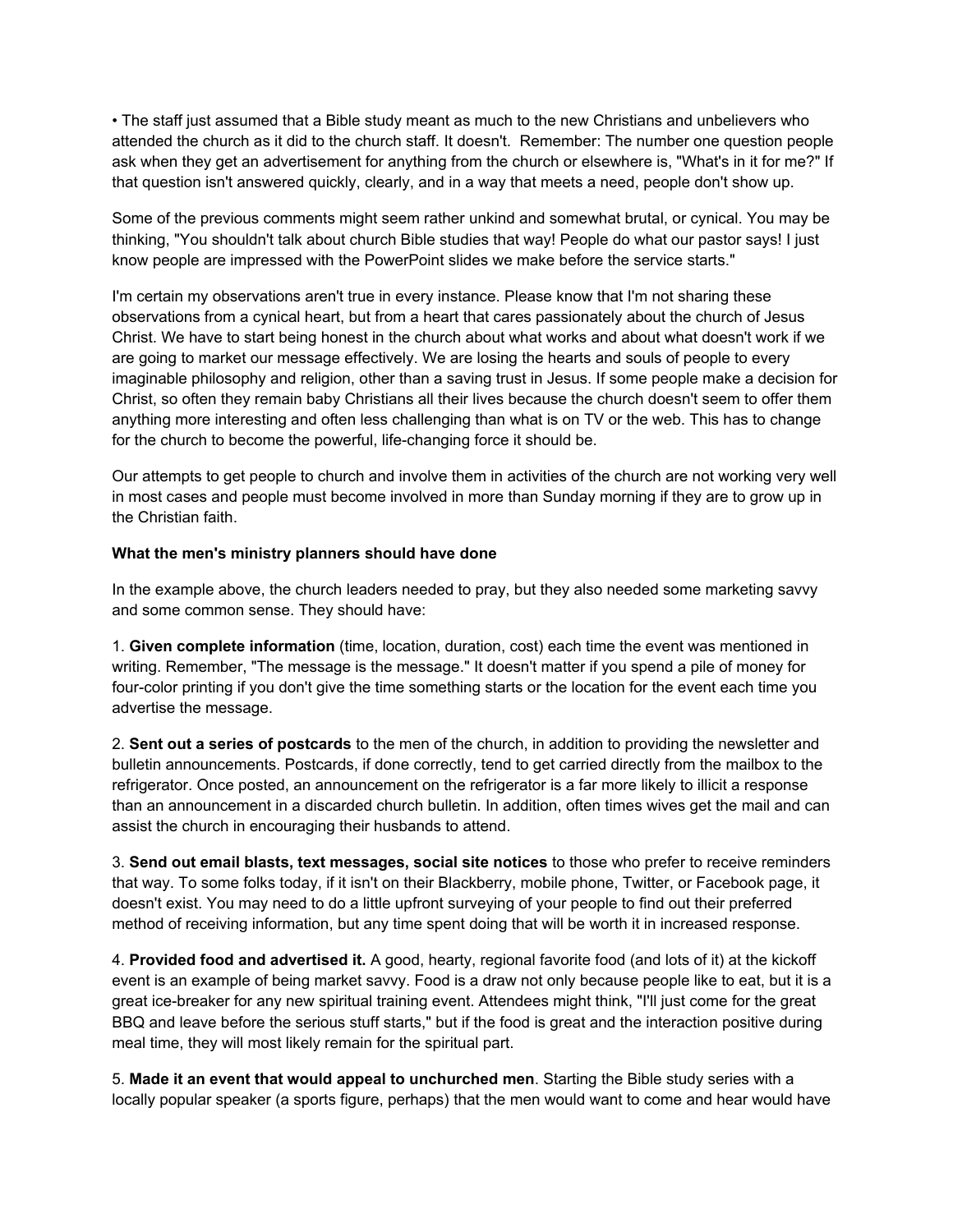also been a good idea. The advertising should have prominently featured the food, the speaker, and the benefits that the men would experience from the event. Most unchurched men and many church men have no innate burning desire to know the Word of God better; most of them don't scour the bulletin looking for Bible study opportunities. It might be what they most need, but until they have an opportunity to actually interact with godly men and see the relevance of God's Word to their lives, most see little value in it.

These changes would have provided the Joshua contribution. The church staff still needs to pray and plan just as intensely, but the addition of sending out some postcards and text messages, the promise of great BBQ and an inspiring speaker, along with the prayer makes for a Ministry Marketing victory.

Unclear announcements of a Men's Bible Study with no details and nothing other than a Bible study offered are the ingredients for disappointment.

# **Marketing misconception #3: Marketing only involves the communications created on paper or for the web**

If only it were that easy, I could share with you pointers on how to create your print and web media and we'd be done with it. Even though I have lots of great ideas in those areas and thousands of wonderful examples, great-looking examples aren't the end of the story. Ministry Marketing doesn't stop with our printed or web-based communications. It is part of everything we do.

In Acts 1:8 Jesus said, "You will be my witness." Sometimes we interpret that verse as if being a witness were an option. It isn't. Individuals may be good witnesses or bad witnesses, but once a person becomes a Christian, people know. Christian behavior is judged. It's amazing how people who are not Christians have some pretty firm ideas on how Christians are supposed to act.

Nobody ever says, "Oh isn't it horrible that rock star is acting that way!" Expectations for rock stars are pretty lax. But if a Christian makes the slightest misstep, the charge of hypocrite is loudly invoked. Once someone becomes a follower of Jesus, he or she becomes a walking advertisement for the faith. For good or ill, a person's faith is judged by his or her actions.

In the same way, people have certain expectations about churches. People come to church hoping for healing and acceptance. If they meet grumpy people and messy bathrooms, they are likely to assume the Christian faith is grumpy and messy. While this may be an unfair judgment, it happens.

*Remember: Ministry Marketing consists of a "total of activities."* Effective marketing is made up of many things, from signage to web sites, from post-cards to email, from bulletins to training programs every imaginable communication format. Ministry Marketing spills over from the web and the printed page and into more permanent aspects of church life, including the condition of the parking lot and the availability of handicapped parking.

Getting this area right is a continual challenge, but the destiny of eternal souls is at stake, do all the work needed so that as much as is possible every part of your church communicates the love of Jesus in the best possible way.

# **Marketing misconception #4: Marketing is costly, difficult, and for professionals who have the right equipment**